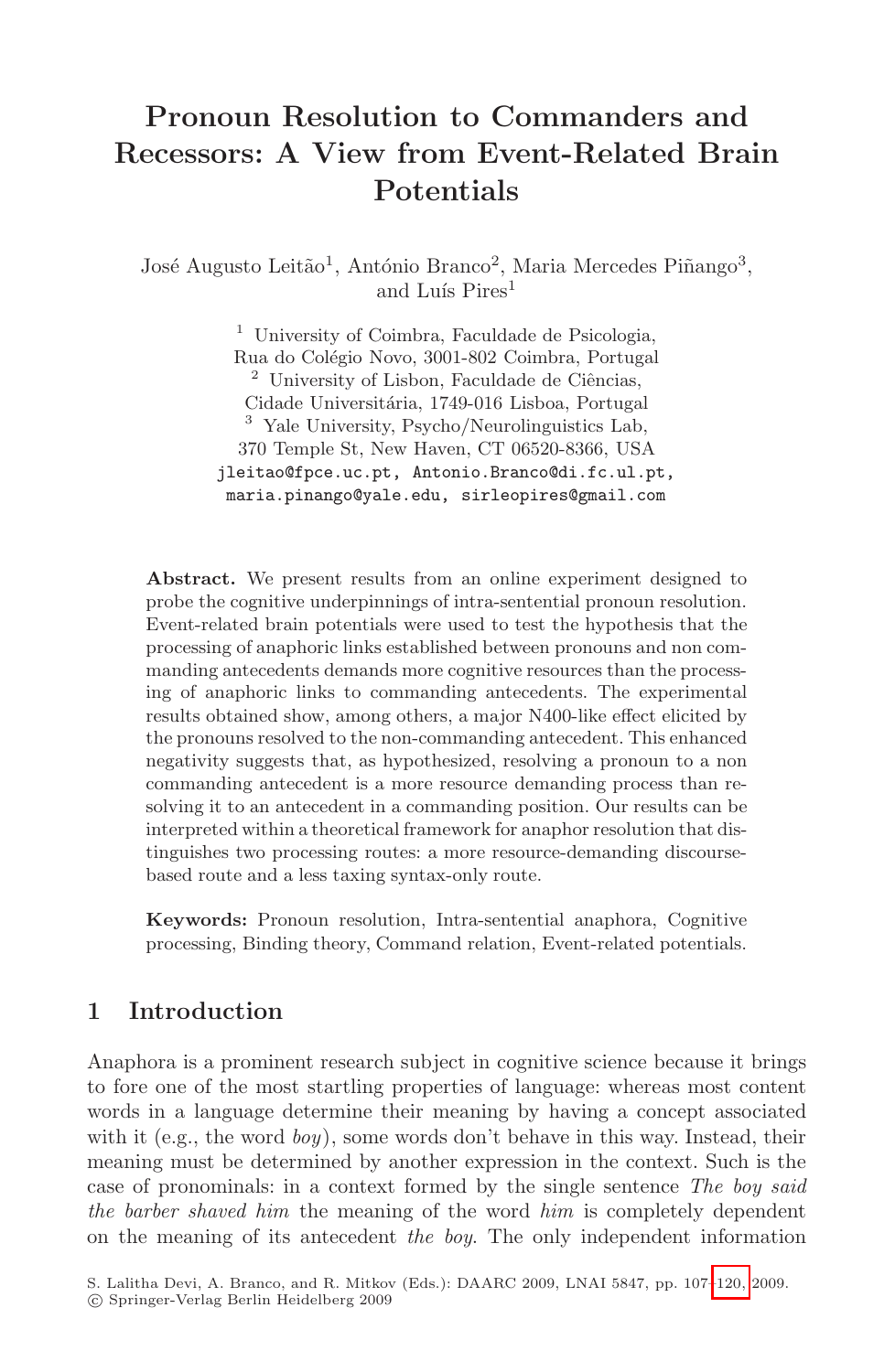#### 108 J.A. Leitão et al.

this pronoun conveys is of gender (masculine) and number (singular). Given this situation, the question arises as to what the mechanisms are that allow the pronominal to be interpreted. In other words, what are the mechanisms that allow to determine its antecedent, i.e. what is the process by which this anaphoric expression is "resolved".

The full availability of pronominals (defined in terms of this referential dependency) is attested across the languages of the world. This ubiquitous presence seems then the manifestation of an organizing principle of the language system and of its connection to the rest of the cognitive system.

The inherently dynamic nature of anaphora resolution has inspired information processing-based models from a multiplicity of disciplines including artificial intelligence [an](#page-13-1)d psycholinguistics. Supported by current computational technology, the models designed and implemented in the area of computational natural language processing underlie anaphora resolution modules that aim at optimal performance when running on free input text. In accordance with the nature and goals of computer science as supporting discipline, these are algorithmic models, relying on fully specified and articulated information processing procedures (e.g. [2,9]) . By contrast, the models from psychological approaches are usually not specified at the algorithmic level and contain, therefore, substantially less computational detail (e.g. [5]). This is to be expected since their construction is driven by the higher level goal of capturing generalizations and generating testable hypotheses based on behavioral evidence obtained from human subjects. This difference in objectives and methods has led to a multifaced understanding of anaphora resolution which has been most beneficial to our understanding of this domain[.](#page-12-0) [Ma](#page-12-1)ny experimental findings have been integrated on the anaphora resolution models subscribed by computational linguistics. And in the reverse direction, increasingly articulated models of anaphora resolution can inspire exploratory experimentation aimed at testing increasingly non trivial empirical hypotheses.

In a broad outline, the anaphora resolution process that emerges as common to all or most of these models is that the anaphoric links between anaphors and their antecedents can be viewed as being established as a result of the interplay of a number of constraints (e.g. [1,3]). These constraints can be conceptually split into two categories: filters (hard constraints) and preferences (soft constraints). For a given anaphor, the relevant hard constraints circumscribe the set of its admissible antecedents by filtering out the non admissible ones from the set of all the possible antecedent candidates around in the context. The relevant preferences, in turn, concur to favor, though not to determine, the selection of the actual antecedent (or actual antecedents, in cases of some occurrences of plural anaphors) against which the anaphor happens to be eventually interpreted.

Against this background, the present work investigates the operation of a particular subset of preferences, namely, those that rely on the use of structural information as criteria to single out the preferred antecedents. We further focus our study upon the operation of these preferences as they apply during the processing of intra-sentential anaphoric links i.e., cases where the anaphor and its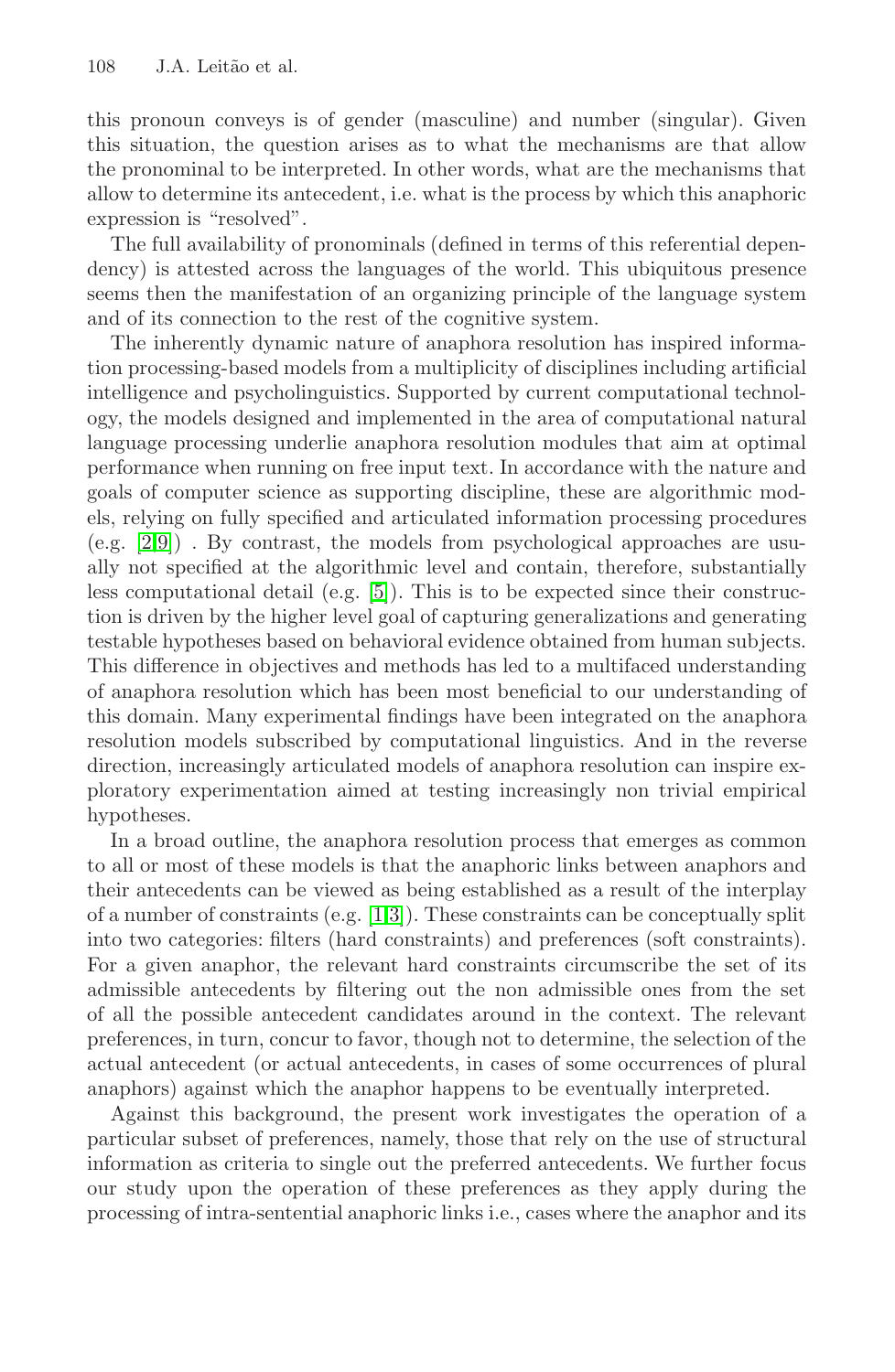antecedent candidates occur in the same sentence. Preferences operate in tandem with hard constraints. The hard constraints relevant for the processing of intrasentential anaphora are dubbed binding principles in grammatical studies. In this work, we will be concerned with binding principle B that holds for the anaphoric expressions classified as pronouns. Thus, we set out to study the operation of preferences defined upon structural relations – namely the *command* relation holding between pronouns and intra-sentential antecedent candidates.

The remainder of the paper is organized as follows. Section 2 presents in more detail the constraints on intra-sentential anaphoric links, with a focus on binding principle B, followed by a review of previous work on the linguistic, psycholinguistic and computational manifestations of this principle and by the full articulation of our present approach, including our hypotheses and corresponding predictions.

Section 3 describes our study including methods and results. Section 4 discusses the hypotheses in the light of the results obtained and concludes the paper.

## **2 Background and Hypotheses**

#### **2.1 Grammatical Studies**

The subset of grammatical constraints impinging on intra-sentential anaphoric links, known as binding principles, are defined in terms of two auxiliary relations: the command relation and the locality relation. We introduce each in turn.

The command relation is established over predicate-argument structures.When an expression is an argument of a given predicator, it is said to be commanded by its less oblique co-arguments — i.e. by the other less oblique arguments of that predicator. For instance, a Direct Object of a given predicator is commanded by the Subject of that predicate, an Indirect Object by the Subject and the Direct Object, etc. In the example sentence *The brother of Mary offered a book to John*, the Indirect Object *to John* is commanded by the Direct Object *a book* and by the Subject *the brother of Mary*, both arguments of the predicator *offered*; even though *to John* is the most oblique of the arguments selected by the predicator *offered*, it is not commanded by *of Mary* as this expression is not an argument of that predicator.

Moreover, the command relation is established recursively along the embedding of successive argument selection relations. For instance, a Direct Object  $\alpha$ is commanded by the Subject of its predicator and, if the corresponding predication domain is the argument of another, upwards predicator, $\alpha$  is commanded also by all the arguments of this upwards predicator that commands its predication domain. In the example sentence *Tom promised to Peter that the brother of Mary will offer a book to John*, the Indirect Object *to John* of the embedded clause is commanded also by the Subject *Tom* of the predicator *promised* as this predicator selects as its Direct Object the predication domain *the brother of Mary will offer a book to John*, where *to John* occurs; *to John* is not commanded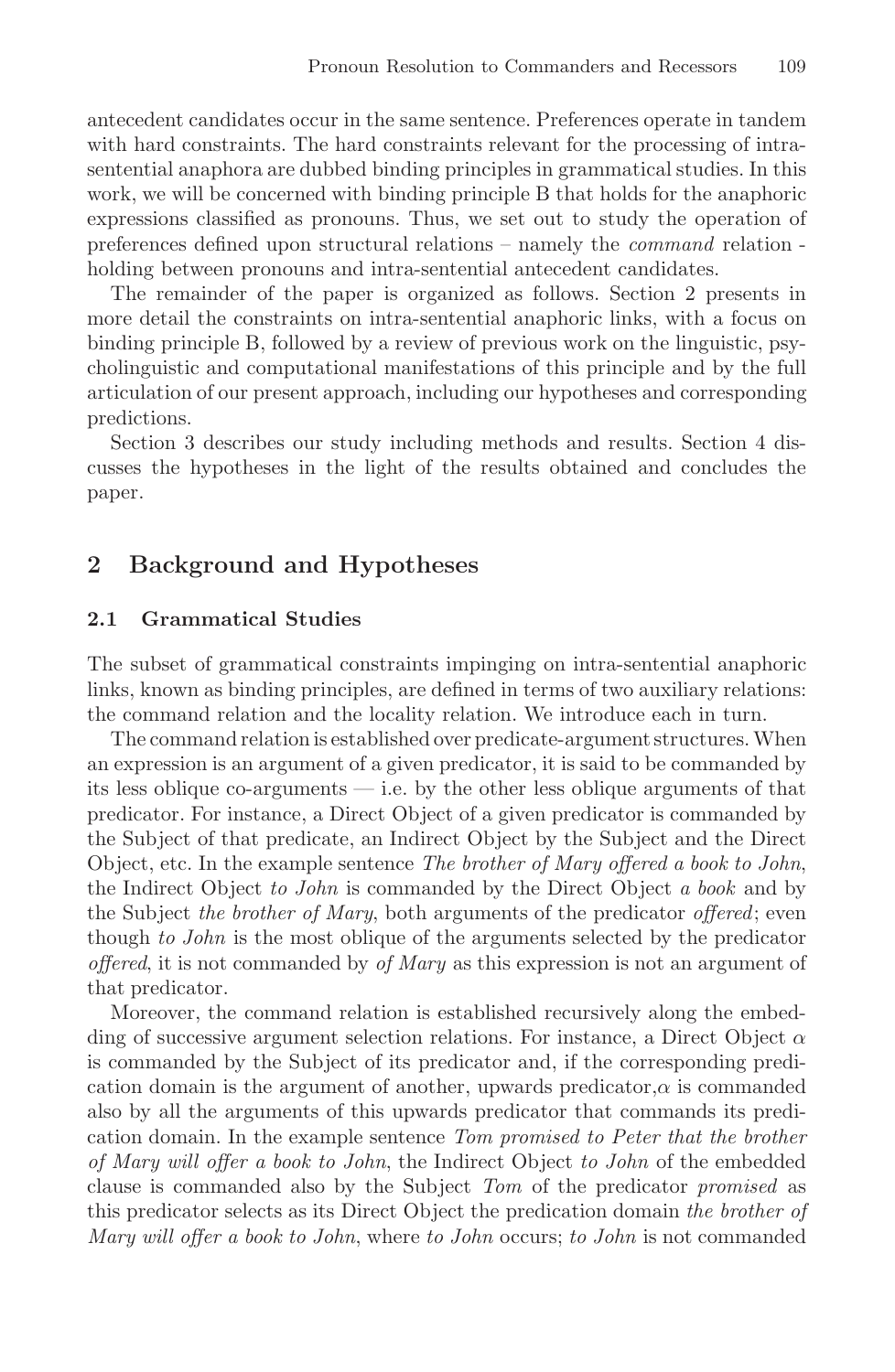110 J.A. Leitão et al.

by *to Peter* as this expression is not less oblique than the predication domain where *to John* occurs.

The locality relation is also established over predicate-argument structures. Two expressions are local to each other when they are co-arguments with respect to a given predicator. For instance, the Direct and Indirect Objects of a given predicator are local to each other. In the example sentence *Tom promised to Peter that the brother of Mary will offer a book to John*, the Direct Object *a book* of the predicator *will offer* is local with respect to the Subject *the brother of Mary* and the Indirect Object *to John* of that predicate; it is not local with respect to the Subject *Tom* or the Indirect Object *to Peter* of the upwards predicator *promised*.

The grammatical constraints on intra-sentential anaphoric links of interest here are defined in terms of these two auxiliary relations. Given its aim and length, it is not in [t](#page-3-0)he scope of the present paper to offer a thorough discussion of these constraints. They will be partly introduced by way of two key examples.

> (1) a. Peter<sub>*i*</sub> said that  $[[[John's]_k$  brother]<sub>*j*</sub> shaved himself \**i*/*j*/\**k* ]. b. Peter<sub>*i*</sub> said that  $[[[John's]_k]$  brother]*j* shaved  $\lim_{i \to j}$  /*k*].

For an expression to qualify as an admissible antecedent of a reflexive anaphor like *himself*, that expression has to be one of its local commanders in case the reflexive is commanded (principle  $A$ ).<sup>1</sup> This is exemplified with the contrasts in (1a). The Subject *John's brother* is the only expression in that sentence that is both local with respect to *himself* and commands it. The Subject *Peter* of the upwards predicator *said* is not local with respect to it. And the argument *John* of the relational noun *brother* does not command it. Only the first is an admissible antecedent of *himself* and this anaphoric link, between *himself* and *John's brother*, is an instance of the empirical generalization that principle A seeks to capture.

<span id="page-3-0"></span>While this is a first example illustrating the role of the command and the locality relations in the definition of observed constraints on anaphoric links, the focus of the present paper is on the specific constraint on intra-sentential anaphoric links for pronouns, an empirical generalization that is sought to be captured by principle B. An instance of this generalization is exemplified with the contrasts in ([1b\)](#page-13-2).

For an expression to qualify as an admissible antecedent of a pronominal anaphor like *him*, that expression cannot b[e](#page-13-3) [o](#page-13-3)ne of its local commanders (principle B). The Subject *John's brother* is the only expression in that sentence that

 $1$  For a reflexive that is not locally commanded, the constraint expressed by principle A does not hold and the reflexive can establish anaphoric links with antecedent candidates that are not its local commanders. In such cases, the anaphoric expression has been characterized as a logophor [12]. In other theoretical settings, this behavior is explained on the basis that the reflexive is in a so-called exempt position, i.e. in a position where it is exempt from the discipline of principle A [11]. In either case, it is expected that the resolution mechanisms for these elements are different from those for pronouns with commanding antecedents.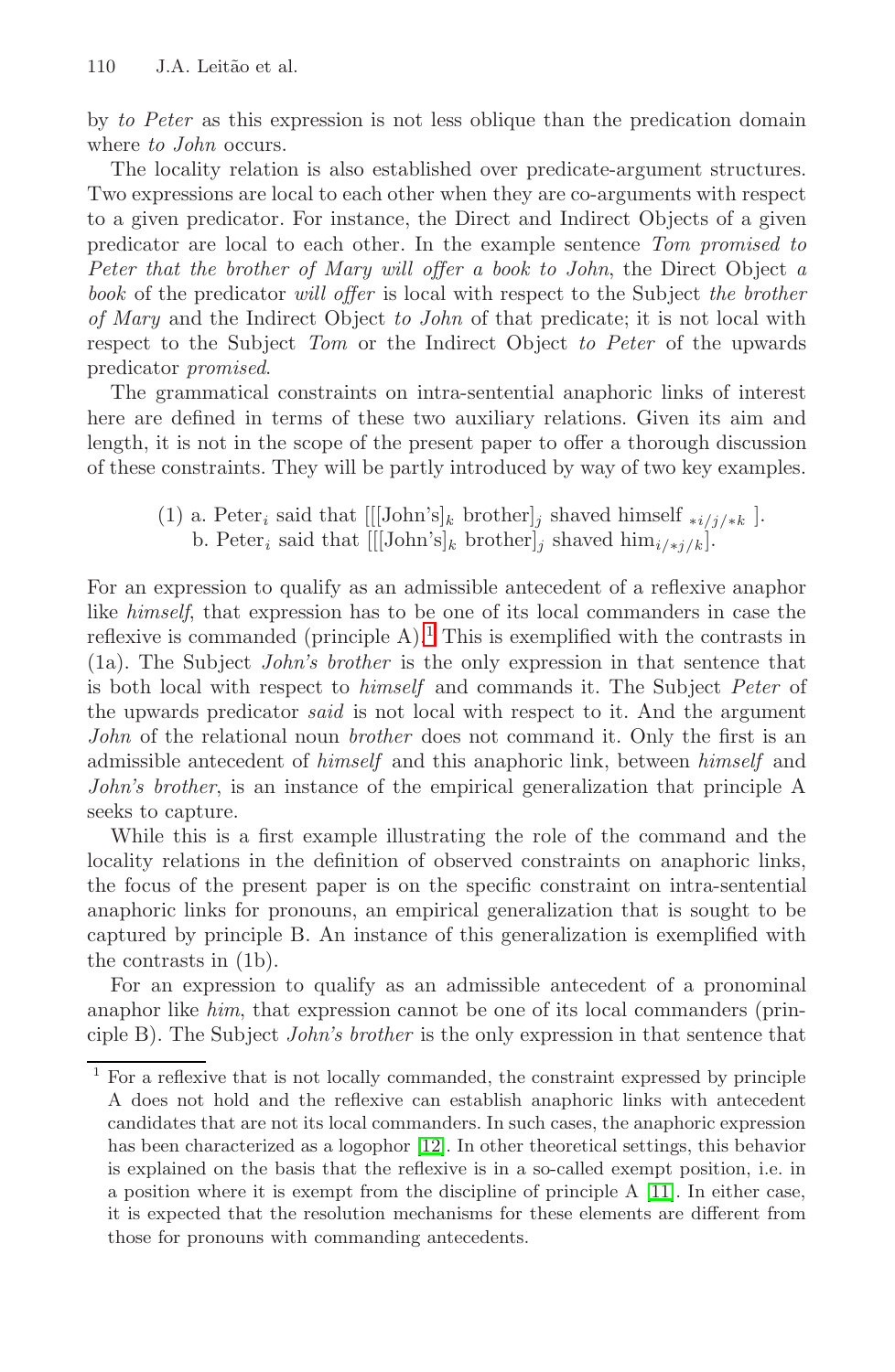is both local with respect to *him* and commands it. Therefore while *Peter* and *John* are admissible antecedents of *him*, *John's brother* is the only antecedent candidate in that sentence that does not qualify as an admissible candidate of the pronoun.

#### **2.2 Previous Behavioral Work**

As illustrated in the brief discussion above, the grammatical notions of com[m](#page-4-0)and and locality have emerged chiefly to characterize the observed constraints on intra-sentential anaphoric links between anaphoric expressions and their admissible antecedents.

Concomitantly, the command relation has been claimed to play a role also in terms of characterizing preferences impinging on the selection of the actual antecedent. The set of admissible antecedents can, in fact, be split into two disjoint subsets: One of the subsets contains the admissible antecedents that command the anaphoric expression at stake, and the other subset the ones that do not [co](#page-13-4)[mm](#page-13-2)and it.<sup>2</sup> It has been argued that these two subsets are not of equal standing with respect to the processing of anaphoric expressions with intrasentential antecedents. This instance of anaphor resolution is allegedly subject to a preference that f[avo](#page-13-5)rs resolution against elements of one of these two subsets – the commanders – to the detriment of the elements of the other group – the recessors.

Some authors have proposed to explain these performance effects by resorting to syntactic and/or discursive factors possibly impinging on the cognitive processing of anaphora (e.g., [6,12]). Namely, the preference for commanders would be due to the fact that resolution to antecedents holding such status could obtain by syntactic means alone, while resolution to recessors would require processing at the discourse level. Koornneef et al. [8] expand on this rationale, by identifying tw[o al](#page-13-6)ternative fine-grained explanations for the preference towards commanders: either anaphor resolution involving the discourse level is intrinsically more resource demanding than resolution by syntactic means alone, or the experimental effects observed are in fact due to the processing time-course, in which commanders would be available before non-commanding antecedent candidates. The hypothesis most extensively explored in this connection has been the "increased processing load" hypothesis. We review below a couple of contributions that have assessed this hypothesis by resorting to behavioral experimentation.

<span id="page-4-0"></span>Piñango and Burkhardt [10] studied possible differences in the processing of anaphoric links to commanders (2a) vs. links to recessors (2b) holding between reflexives and their antecedents. In one of the experiments, test materials like the following were used:

<sup>2</sup> The candidate antecedents that do not command the relevant anaphoric expression occur in a position of the predicate-argument structure of the sentence that can be viewed as a recess with respect to the position of that anaphor (when climbing up that structure from the anaphor's position). For the sake of brevity, non commanding candidate antecedents (of a given anaphor) will be refered to in the remainder of this paper as recessors (of that anaphor).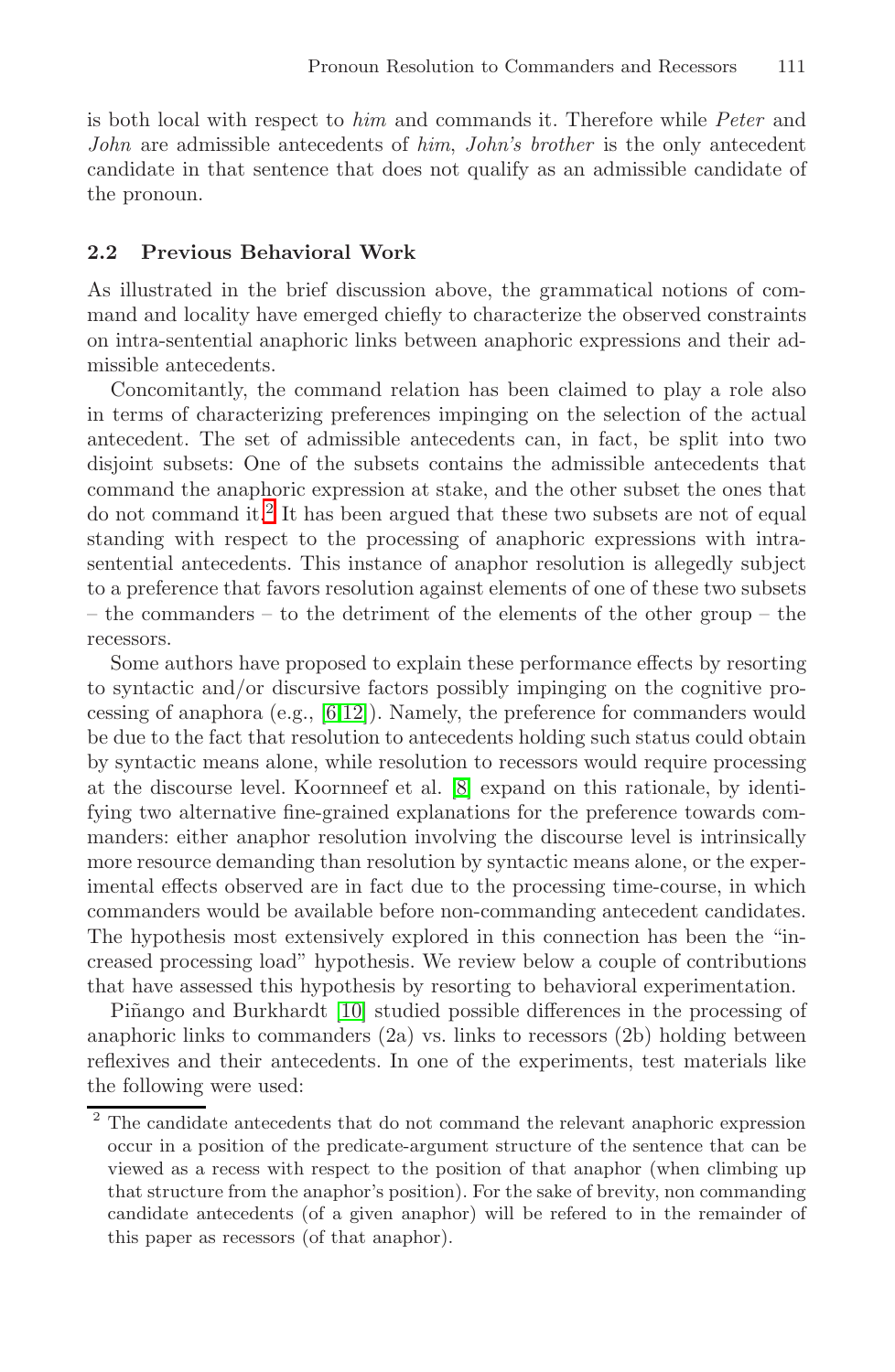112 J.A. Leitão et al.

(2) a. [The driver<sub>i</sub> who caused a crash blamed himself<sub>i</sub>]. b. The therapist<sub>i</sub> rolled a ball [around himself<sub>i</sub>]

In (2b), the reflexive *himself* is the sole argument of a predicate, namely the semantically-loaded preposition *around*. As this reflexive is not commanded, the constraint captured in principle A does not apply and it can establish anaphoric links with commanders or with recessors. In the present case, the reflexive is resolved against a recessor, namely *the therapist*.

In contrast, in (2a) *himself* is commanded and the constraint captured in principle A is in force. In this example, the reflexive is anaphorically linked to a commander, namely *the driver*.

For their experiment, these authors resorted to the cross-modal lexical decision interference paradigm. The lexical decision task consisted in pressing a button if the string displayed was a word. They recorded the reaction time to a visual probe appearing immediately after the occurrence of the anaphor in the sentence being listened.

The result was in line with the hypothesis as the reaction time for the condition concerning anaphors resolving to recessors was "statistically significantly higher" than the condition for anaphors resolving to commanders. This experiment was later replicated with materials involving the Dutch *zich*, leading to similar results [4].

Another experimental assessment of the hypothesis at stake was undertaken by [8]. This study resorted to the eye-tracking experimental methodology. It tested possible differences in the processing of pronouns anaphorically resolved to commanders (3a) or to recessors (3b), by resorting to materials illustrated by the following excerpts:

- (3) a. [Every worker who just like Paul was running out of energy]<sub>i</sub> thought it was very nice that he*<sup>i</sup>* could go home early this afternoon.
	- b. [Every worker who knew that Paul*<sup>i</sup>* was running out of energy] thought it was very nice that he*<sup>i</sup>* could go home early this afternoon.

It was found that "readers refixated the critical region (i.e. containing the pronoun) and the preceding region longer in the [recessor] condition than in the [commander] condition". Hence, the results reported in this study can also be interpreted as being in line with the above hypothesis.

#### **2.3 Previous Electrophysiological Work**

A number of studies, with a specific focus on anaphora resolution, have resorted to evidence based on indicators of neural activity obtained through event-related brain potentials (ERP). However, to the best of our knowledge, the present is the first attempt at measuring antecedent selection using this methodology. Moreover, this is also the first time that this kind of research is carried out in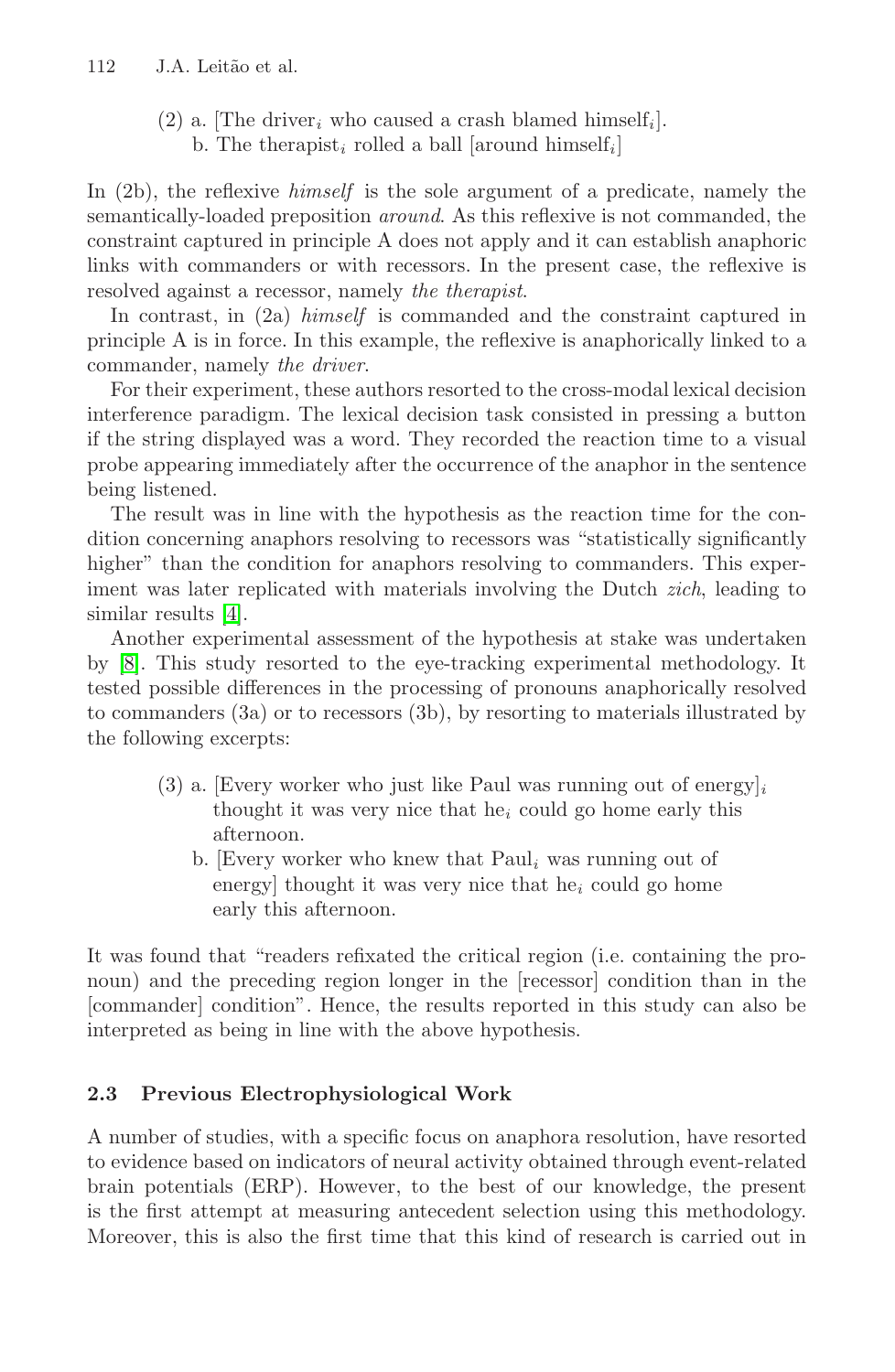European Portuguese, which differs in interesting ways from the better studied Germanic counterparts such as English, German and Dutch.

Some studies have been concerned with ambiguous anaphors or the contrast between different types of anaphoric expressions. For instance, Streb et al. [14] [f](#page-13-9)ound a 270-400 ms frontal negativity and a 510-600 ms parietal negativity elicited by pronouns in contrast to definite descriptions that are resolved to the same extra-sentential antecedent. Van Berkum et al. [15,16] identified a sustained frontal negativity, emerging at about 300-400 ms, elicited by ambiguous pronouns in contrast to non-ambiguous ones. The authors dubbed this effect Nref and suggest that it specifically indexes ambiguity, possibly reflecting the additional neuronal activity requir[ed](#page-13-10) to simultaneously keep two competing referential interpretations in working memory.

Harris et al. [7], concerned with a specific constraint on intra-sentential anaphoric links, identified a P600 effect elicited by a violation of principle A while resolving reflexives.

Still other studies have focused on preferences for anaphora resolution. Streb et al. [13] studied the recency preference and brought to light a N400 effect elicited by pronouns resolved to more distant inter-sentential antecedents than pronouns resolved to more recent ones. Streb et al. [14], in turn, found a 510- 630 ms parietal negativity elicited by pronouns resolved to inter-sentential antecedents in a non parallel grammatical function, in contrast to pronouns resolved to antecedents in parallel grammatical functions. The authors interpret this enhanced negativity as a member of the N400 family. This indexing increased the processing demands for resolution of antecedents in a non parallel grammatical function.

#### **2.4 Hypotheses**

In this paper, we test the hy[poth](#page-13-10)eses that intra-sentential anaphor resolution to recessors differs from resolution to commanders (i) in terms of computational cost, with resolution to a recessor being more costly than resolution to a commander; and (ii) in terms of processing time course, with commanders being made available to the processor before recessors.

We expect (i) to entail a N400-like effect, as described by [14], elicited by pronouns resolved to recessors, and (ii) to entail a Nref effect, as described [15,16], elicited by pronouns resolved to recessors.

Hypothesis (i) stands straightforwardly from [14], taking the amplitude of the N400-like effect evoked by pronouns as an index of computational cost.

The rationale for hypothesis (ii) is as follows: In our material, in the cases where resolution is made to recessors, this resolution is forced by gender agreement – only the non-commanding antecedent candidate agrees in gender with the pronoun. If the morphological information relevant to determine gender agreement can be accessed in parallel for both the commanding and non-commanding antecedent candidates, resolution to the commander should be blocked, given that an antecedent with the suitable gender inflection value is available to the processor. However, if the commander bearing the gender mismatch is momentarily the only alternative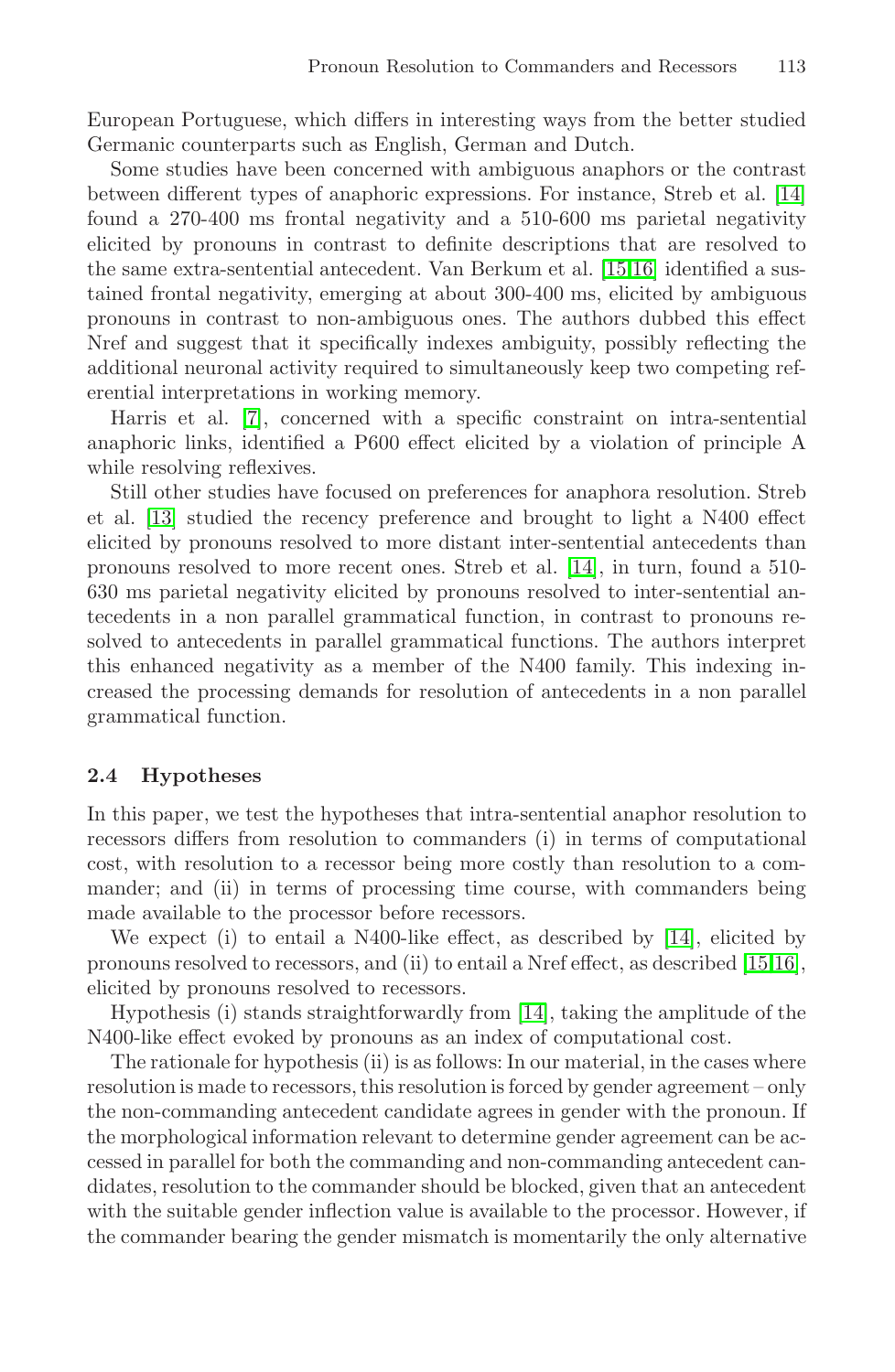available, the processor should pursue the possibility of resolving the pronoun to that antecedent, repairing the gender mismatch at a later stage, in the P600 window. As a candidate with the suitable gender value is eventually made available to the processor, repairing the gender mismatch is rendered unnecessary: a referential ambiguity should emerge instead, indexed by a transient Nref effect, as the ambiguity is subsequently resolved on the basis of gender information.

The contribution of this study relies not only on the novelty of the hypotheses — which focus on intra-sentential pronoun interpretation —, but also on the methodology used — event-related response potentials (ERPs) —, and on being the first one which reports on observation from Portuguese, a Romance Language.

# **3 Experiment**

# **3.1 Methods**

**Participants:** Eighteen students (five female) at Coimbra University participated in the experiment for partial fulfillment of course requirements. All participants were right handed monolingual native speakers of Portuguese, with normal or corrected-to-normal vision. Their age ranged from 18 to 25 years (mean age:  $20.75$ ; SD = 2.34). Data from six subjects were excluded from further analysis due to insufficient number of valid trials.

**Materials:** Two conditions were tested in this study: pronouns resolved intrasententially to commanding antecedents (Antec-Comm) and to non-commanding antecedents (Antec-Recess).

Forty eight pairs of items were designed, differing in the factor Antecedent Command Status (Antec-Comm/Antec-Recess). Gender agreement was used to disambiguate the intended resolution either to the commanding antecedent (4a) or to the non-commanding antecedent (4b).

- (4) a. [O mordomo-MASC de [a condessa-FEM]]-MASC*<sup>i</sup>* discutiu com [a criada]-FEM a quem ele-MASC*<sup>i</sup>* tinha emprestado algum dinheiro. (Antec-Comm ) The butler*male* of the countess quarreled with the servant<sub>female</sub> to whom he had lent some money. b. [A empregada-FEM de [o talhante-MASC*i*]]-FEM discutiu
	- com [a cliente]-FEM a quem ele-MASC*<sup>i</sup>* tinha vendido carne estragada.

The employee*f emale* of the butcher quarreled with the client*f emale* to whom he had sold spoiled meat.

Forty eight different matrix verbs were used to create the experimental sentences. Each verb occurred once in both conditions, yielding 48 pairs of sentences sharing the same matrix verb. Gender inflection values of the pronominal element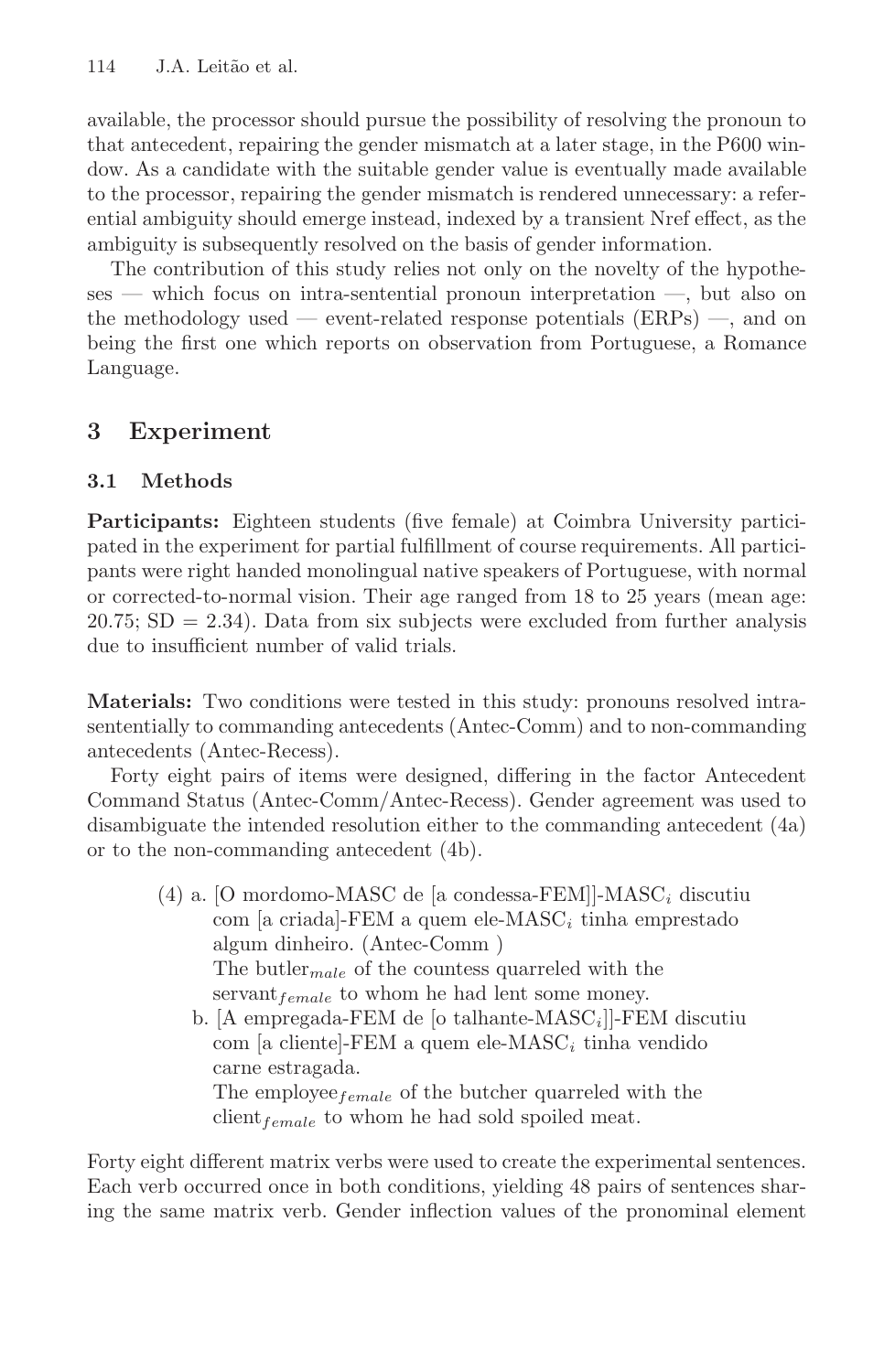and of its intended antecedent were counterbalanced across pairs. Except for the intended antecedent, all other nominal phrases occurring before the pronominal bear a gender value that is opposite to the gender value of that pronominal. The pronominal element was immediately followed by an auxiliary verb, counterbalanced across pairs. The remainder sentential material, occurring after the time-windows of interest for the ERP analysis, was tailored in order to maximize the pragmatic acceptability of each individual sentence. In addition to the 96 experimental stimuli, 144 filler sentences were created. Items were pseudorandomized and counterbalanced. Three different orderings were used across subjects to control for sequence effects.

**Procedure:** Participants were seated comfortably in front of a 19" computer screen, at a distance of approximately 100 cm, and presented with the task instructions, followed by a block of 9 practice trials. They were asked to process the sentences for comprehension and instructed to move as little as possible.

The experimental stimuli were presented visually, word by word, in the center of the computer screen. A fixation cross, appearing for 500 ms, served as a reminder for the participants to stop blinking. Each word was displayed for 300 ms, followed by a 300 ms blank screen interval. The final word of the experimental sentences was presented together with a period sign. Following the final word, three dots were displayed in the center of the screen, signaling to the participant that she was free to blink until the next fixation cross would appear. In order to foster the participant's commitment to the sentence comprehension task, 800 ms after each sentence, a force-choice question was presented. The next trial began 2500 ms after collection of the participant's answer to the comprehension question.

Answers were collected by means of two response switches, one held in the participant's right hand, the other in her left hand. The comprehension question was displayed on the top-middle section of the screen, together with two answer options, one on the left lower corner of the screen, the other on the right lower corner. Three different types of questions were used, asking the participant to decide (i) which of the two entities referred before the main verb was the agent of the action conveyed by the main clause; (ii) which entity was the possessor in the genitive construction occurring before the main verb; (iii) which of the two entities referred before the main verb was the agent of the action conveyed by the relative clause. The participants were instructed to press the switch that they were holding in the hand directly in front of the correct option.

Short breaks were introduced approximately every 8 minutes.

**EEG recording:** Electroencephalogram recordings were collected from 64 Ag/ AgCl scalp active electrodes mounted in an electrode cap conforming to the 10-20 system for electrode positioning. Vertical eye movements and blinks were monitored via a supra- to sub-orbital bipolar montage. A right-to-left canthal bipolar montage was used to monitor for horizontal eye movements. Electrode offsets were kept within the interval 25  $\mu$ V to -25  $\mu$ V. The signals were recorded continuously with a digitization rate of 512 Hz and referenced to the average of all electrodes.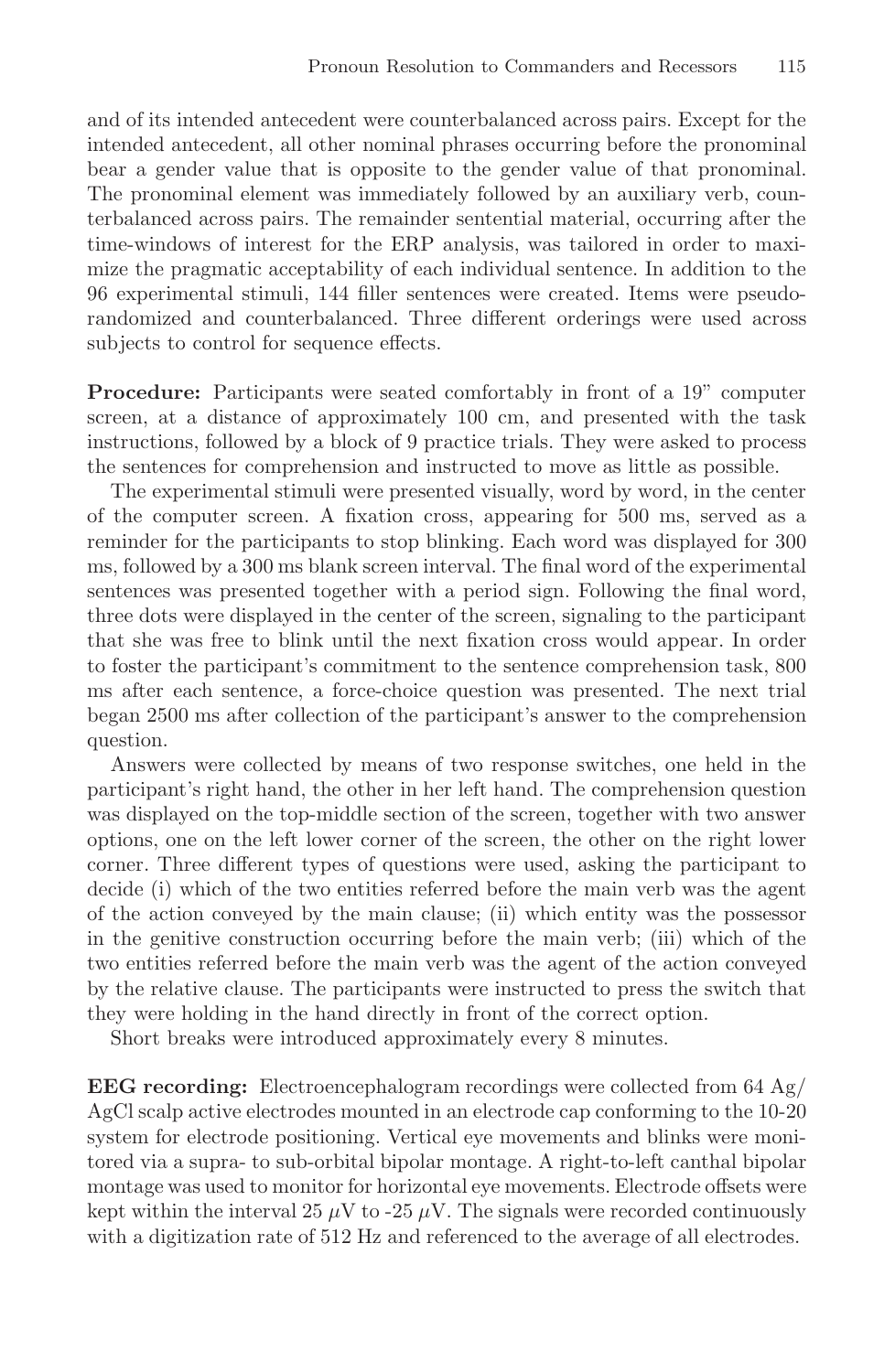#### **3.2 Results**

**Behavioral data:** All participants performed at near ceiling level.

**ERP data:** Data were band-pass filtered offline to 0.5-40 Hz and screened for eye-movements, muscle artifacts, and electrode drifting. A total of 18% trials were rejected due to artifact contamination. Blink artifacts were removed using an independent component analysis filter algorithm. Data from six subjects were excluded from further analysis because one of the experimental conditions had less than 25 acceptable trials. ERPs were time-locked to the pronominal element and computed using the waveforms from all the trials of the remainder twelve participants: epochs raging from 150 ms pre stimulus to 1500 ms post stimulus were extracted, baseline corrected using the pre stimulus period, and averaged per condition.

ERP data from 61 electrodes were analyzed for the LAN (250-450 ms), N400 (400-600 ms) and P600 (550-800 ms) time windows, by means of repeatedmeasures ANOVAs. Separate ANOVAS were performed for lateral and central scalp regions. The electrodes were grouped into nine regions, on the basis of their topographical distribution. The lateral ANOVAs were conducted with the factors Gradient – anterior, medial and posterior - and Hemisphere – left and right, corresponding to six regions: anterior left (AF7 AF3 F7 F5 F3), medial left (FT7 FC5 FC3 T7 C5 C3 TP7 CP5 CP3), posterior left (P7 P5 P3 PO7 PO3), anterior right (AF8 AF4 F8 F6 F4), medial right (FT8 FC6 FC4 T8 C6 C4 TP8 CP6 CP4) and posterior right (P8 P6 P4 PO8 PO4). The central ANOVAs



**Fig. 1.** Electrode groupings corresponding to the regions of interest used in the lateral ANOVAs (anterior left, medial left, posterior left, anterior right, medial right, posterior right) and central ANOVAs (anterior central, medial central, posterior central)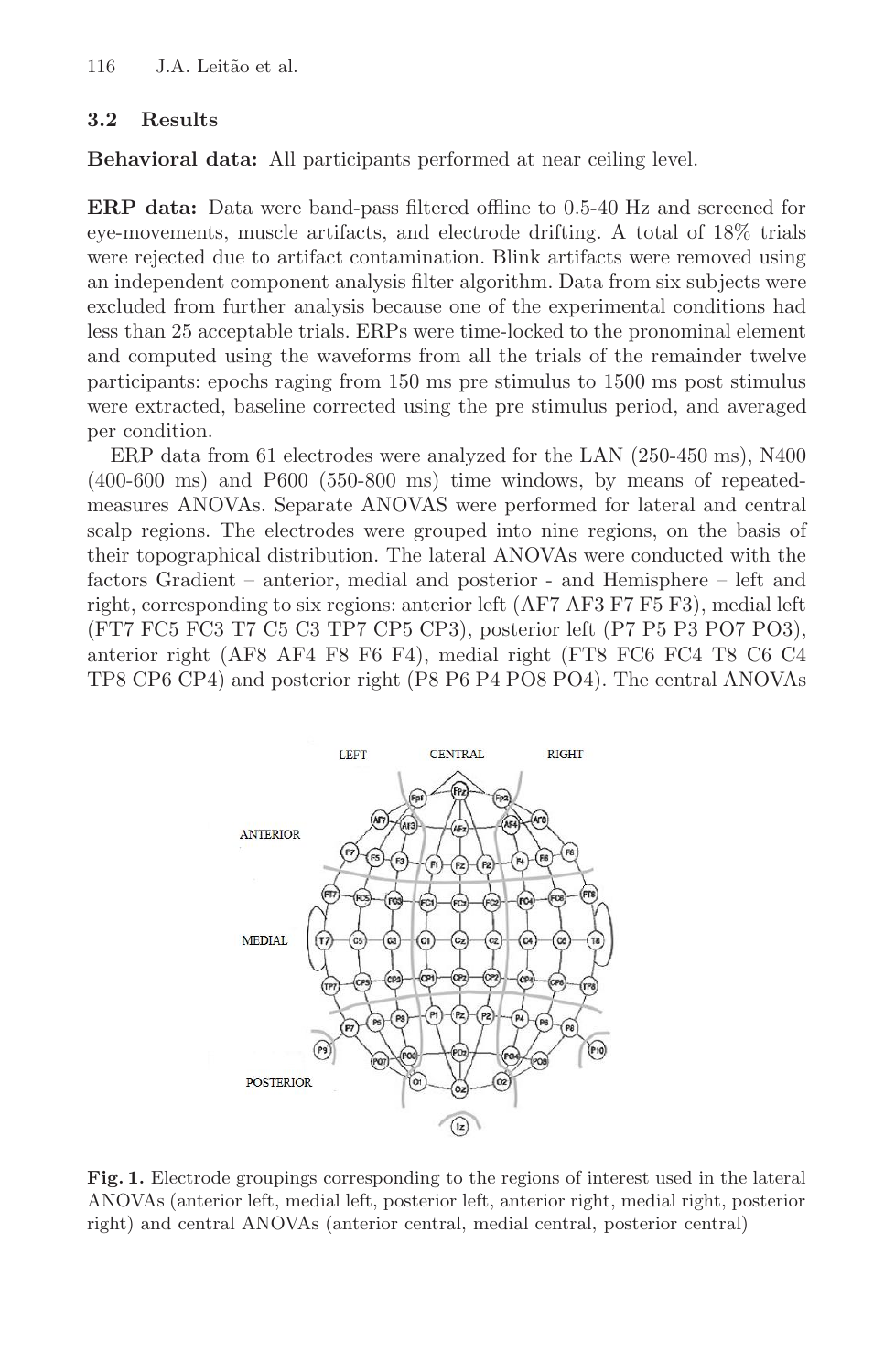were conducted with the factor Gradient, corresponding to three regions: anterior central (FP1 FPz FP2 AFz F1 Fz F2), medial central (FC1 FCz FC2 C1 Cz C2 CP1 CPz CP2), and posterior central (P1 Pz P2 POz O1 Oz O2). Electrodes P9, lz and P10 were excluded from the analysis.

We report below the results for the two analyses that yielded significant effects or trends involving the Antecedent Command Status variable (Antc. Status). Huynh-Feldt correction was used whenever there was more than one degree of freedom in the numerator. Follow-up pairwise comparisons were computed using Bonferroni adjustment for multiple comparisons.

The central ANOVA for the 400-600 ms window showed a significant main effect for the variable Antec. Status  $(F(1, 11)=11.93, p<0.01, MSE=0.062)$ . Inspection of the estimated marginal means for this variable reveals a more pronounced negativity when the pronoun is bound to a non-commanding antecedent. A significant polynomial quadratic trend occurs for the Gradient x Antec. Status interaction  $(F(1, 11)=12.80, p<0.01, MSE=0.043)$ . Pairwise comparisons for the Gradient x Antec. Status interaction show a significant effect for the Antec. Status variable only for the medial central region.

The lateral ANOVA for the 250-450 ms window showed a significant main effect for the variable Hemisphere  $(F(1, 11)=11.93, p<.05, MSE=0.62)$ , a significant interaction Gradient x Hemisphere  $(F(2, 22)=4.91, p<.05, MSE=0.339)$ , and a marginally significant main effect for the variable Antec. Status  $(F(1,$  $11)=3.89$ , p<0.1, MSE=0.09). Inspection of estimated marginal means for Hemisphere reveals a more pronounced negativity over the left hemisphere. Follow-up pairwise comparisons for the Gradient x Hemisphere interaction show that this lateralized negativity only holds for the medial and posterior regions; the anterior region bears a negativity that spreads to the right hemisphere. The marginally significant main effect for Antec. Status suggests that pronoun resolution with a non-commanding antecedent elicits a more pronounced overall negativity, which conforms to the previously described spatial distribution pattern.

#### **4 Discussion**

As mentioned above, the contribution of this study relies on the novelty of the hypotheses, concerning anaphora resolution against commanders vs. recessors, which focus on intra-sentential pronoun interpretation, and not on reflexives as in previous related works. It relies also on the methodology, which for the first time explores ERPs to investigate the issues at stake. And last but not least, it relies on being the first one to report on observation from Portuguese, thus extending this type of inquiry to language materials from Romance Languages.

In line with [14], we interpret the medial relative negativity found in the 400-600 ms window as an N400-like effect, signaling the effects of the experimental manipulation upon the formation of the pronoun-antecedent dependency. This enhanced negativity for pronouns resolved to non-commanding antecedents suggests that, in line with hypothesis (i), resolving a pronoun to a recessor is a more resource demanding process than resolving it to a commander.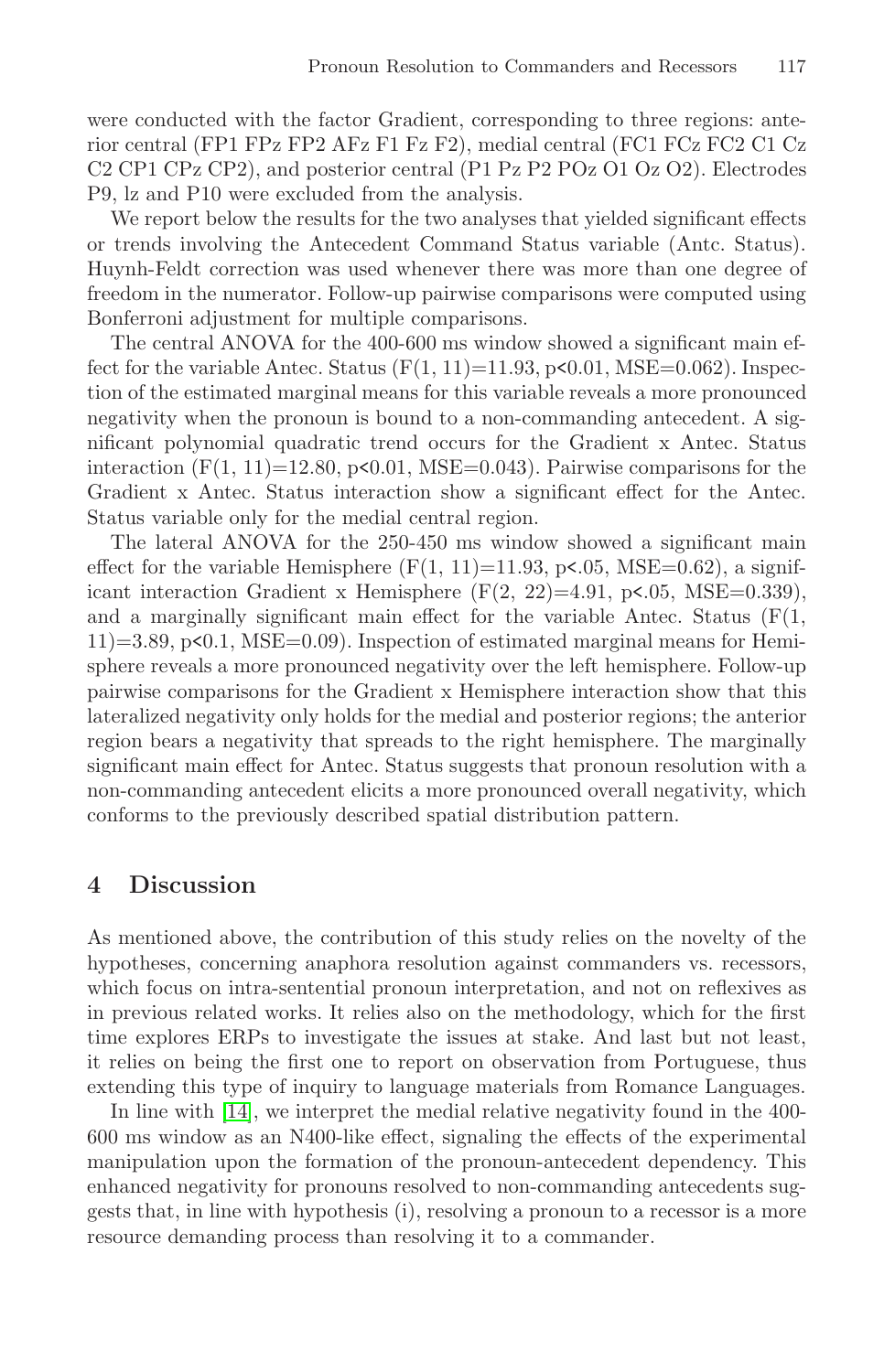

**Fig. 2.** Grand average ERPs  $(n=12)$  measured to the onset of the critical pronoun resolved with a commanding antecedent (solid line) and pronoun resolved to a noncommanding antecedent (dashed line). Waveforms are plotted from a 150 ms pre stimulus baseline to 1500 ms post stimulus. Pronouns resolved to a non-commanding antecedent elicit a fronto-lateral dominant negativity in the 250-450 ms window, as illustrated at F7 and F8, and a central negativity in the 400-600 ms window, as illustrated at Cz. Negative is plotted down.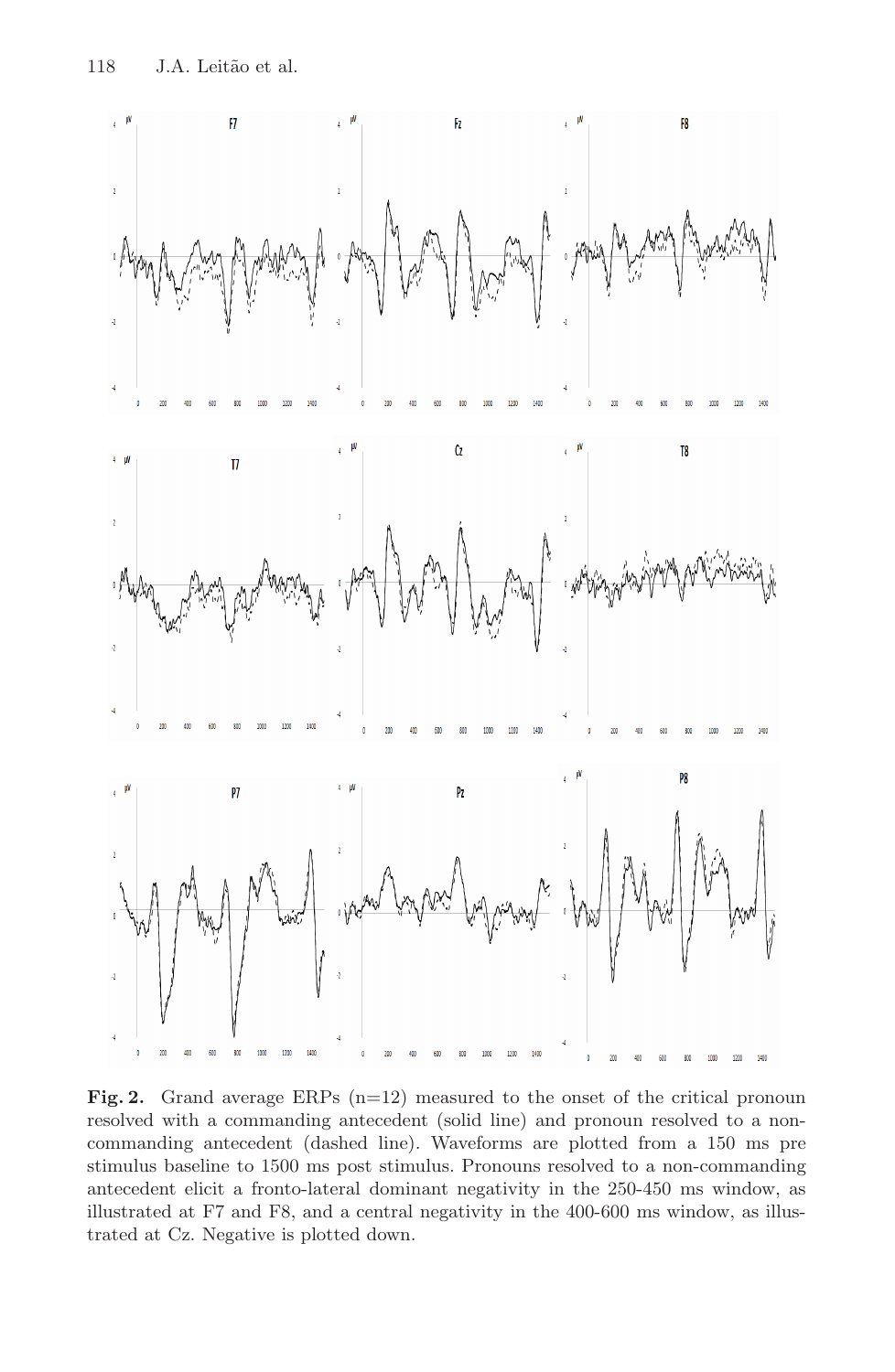The most apt explanation for this difference is that whereas the selection of commanders as antecedents is done through syntactic means alone, the selection of recessors as antecedents requires the implementation of the selection through an additional informational layer, namely, discourse representation. The level of complexity is thus determined by how many layers of information (syntax only vs syntax+discourse) are required to ultimately establish the antecedent selection.

Hypothesis (ii) also gathered confirmatory evidence. The marginally significant effect found in the 250-450 ms window for the Antecedent Command Status variable consists of a wide-spread relative negativity elicited by pronouns resolved to recessors. [Thi](#page-13-7)[s en](#page-13-8)hanced negativity is distributed according to an overall pattern of Hemisphere and Gradient effects, characterized by (i) a similar gradient pattern over each hemisphere, with anterior and medial regions more negative than the posterior region, (ii) a left-lateralized negativity for the medial and posterior regions, (iii) a bi-hemispheric negativity for the anterior region. The spreading of the anterior negativity to the right hemisphere is mainly due to the contribution of the Antec-Recess condition. The relative negativity elicited by pronouns resolved to recessors is, therefore, indicative of a (shortlived) Nref-like effect. Van Berkum et al. [15,16] describe the Nref as a bilaterally and globally distributed negativity, frontally dominant, elicited by anaphors with two admissible antecedent candidates in contrast to anaphors with a single admissible antecedent candidate.

We interpret the Nref-like pattern found in our experiment as indicating that the commanding antecedent is made available to the resolution process before the recessor, and momentarily entertained as the sole available alternative. The processor therefore pursues the possibility of resolving the pronoun to that antecedent even when it mismatches the pronoun in gender. A referential ambiguity emerges when a recessor with a suitable gender value is eventually made available to the processor, indexed by Nref effect. The Nref negativity is not a sustained one, unlike what is more frequently observed in manipulations that evoke the Nref effect. This is to be expected, since in this instance, the ambiguity is readily resolved on the basis of gender information.

<span id="page-12-1"></span><span id="page-12-0"></span>Altogether, these findings nicely converge with a large body of work based on behavioral evidence showing that establishing this kind of discourse-based dependency (resolution to recessor) is more computationally demanding than establishing dependencies based on syntactic mechanisms alone (resolution to commander).

## **References**

- 1. Asher, N., Wada, H.: A Computational Account of Syntactic, Semantic and Discourse Principles for Anaphora Resolution. Journal of Semantics 15, 83–113 (1988)
- 2. Branco, A.: Binding Machines. Computational Linguistics 28, 1–18 (2002)
- 3. Branco, A.: Anaphoric Constraints and Dualities in the Semantics of Nominals. Journal of Logic, Language and Information 14, 149–171 (2005)
- 4. Burkhardt, P., Piñango, M.M., Ruijgendijk, E., Avrutin, S.: Reference Assignments in Dutch: Evidence for the syntax-discourse divide, Lingua (accepted for publication, 2009)